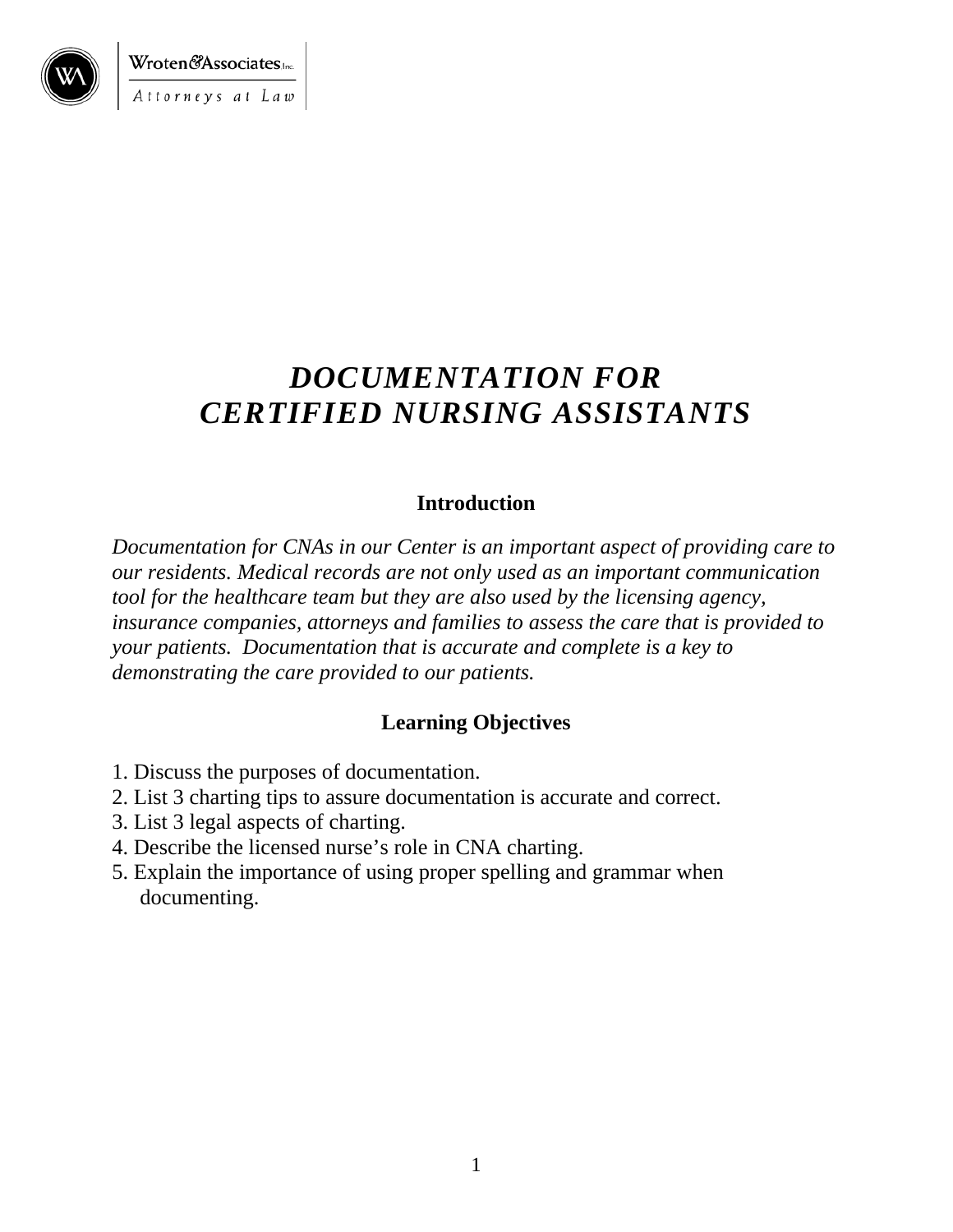## **MEDICAL RECORDS ARE** *LEGAL* **DOCUMENTS**

Medical records are Legal records that must be documented very carefully.

Medical records tell the story of the patient's care. Important parts of that story include:

- *What care was given.*
- *Who was on the health care team.*
- *How the patient responded to the care.*

# **OUR CENTER'S GOAL IS FOR CNA DOCUMENTS TO BE: DOCUMENTS TO BE:**  What care was given.<br>
Who was on the health care team.<br>
How the patient responded to the care.<br> **OUR CENTER'S GOAL IS FOR CNA**<br>
DOCUMENTS TO BE:<br>
complete;<br>
tegal; and<br>
professional<br>
professional<br> **OO%** of the time.<br>
<br>
<br>
<br>

- complete;
- accurate;
- timely;
- legal; and
- professional

#### **100% of the time.**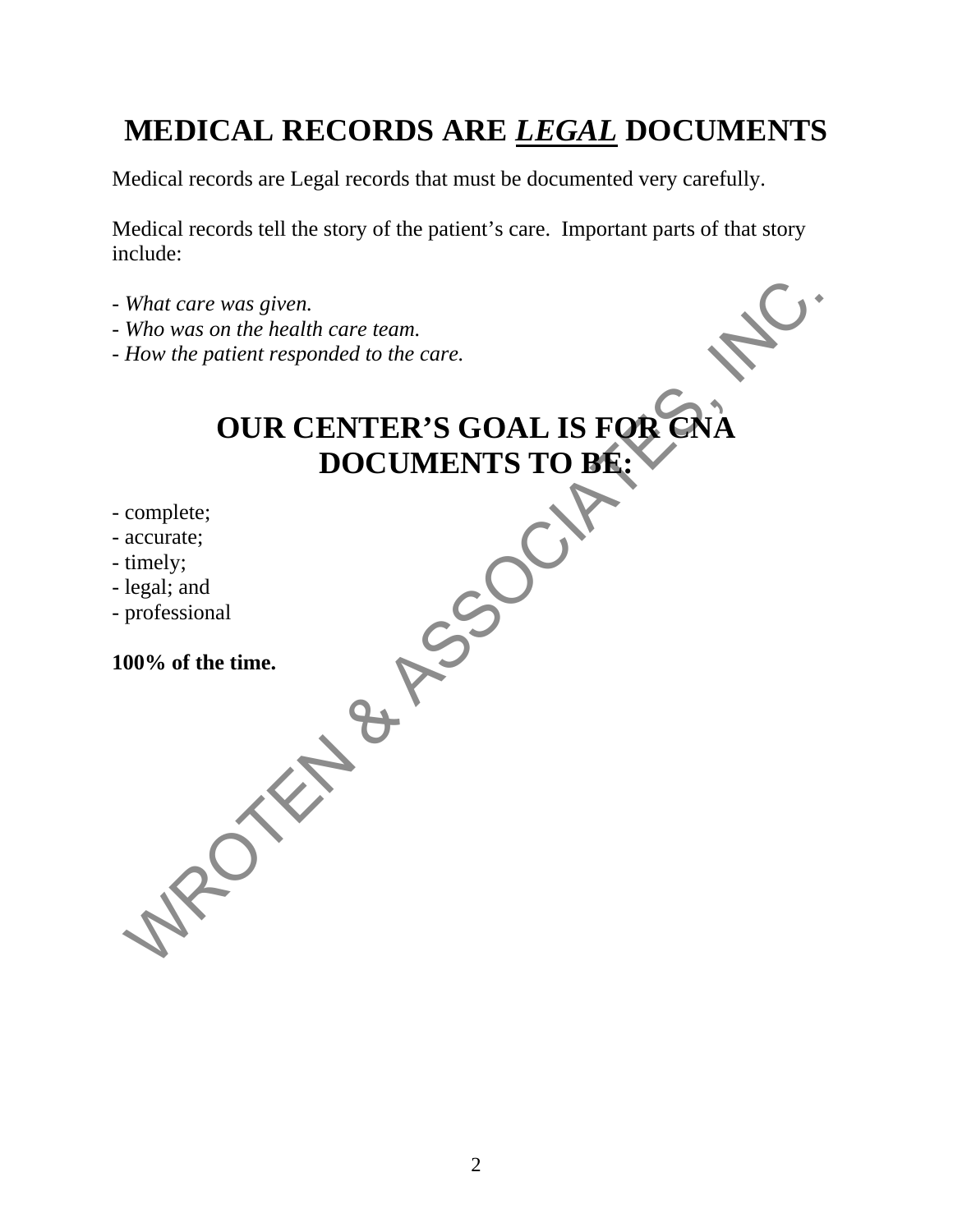## **DOCUMENTATION MUST BE COMPLETE**

At our Center, we strive to make documentation efficient for our staff. For that reason, we have created charts to guide some of the documentation. You may know these documents as "ADL" or "CNA" charts or graphs.

It is important that the information on those forms is complete. Each day you provide care to a patient, you need to complete the record for the care you provided. There should be an entry for every blank on the form. If a particular type of care does not apply to your patient, you need to indicate "N/A" or not applicable. For example, of the form asks for restraints and your patient is independent without restraints, you need to write "N/A".

The pre-printed forms are just a start. It is important that you know what else needs to be documented. For example, a patient's **refusal** for any care needs to be documented. Usually, the place for this documentation is on the back of the preprinted "ADL" or "CNA" form.

If you notice a change in the patient's condition you need to document it and tell the charge nurse. For example, if you are turning and repositioning your patient and note an area of redness on the left hip, you document, "Redness noted on left hip the size of a quarter when turned to right side with turning and repositioning. Told charge nurse."

**MROTEN**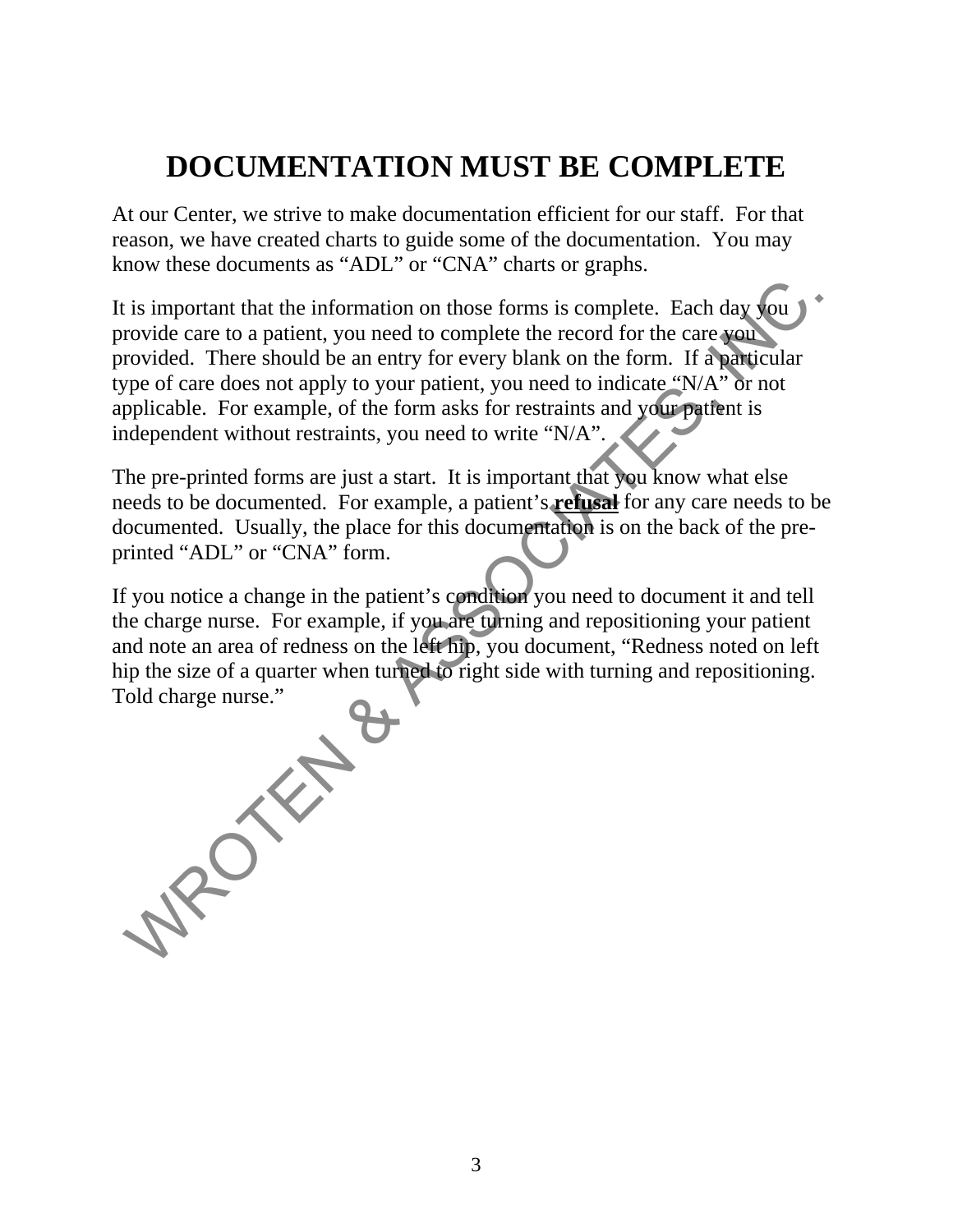## **DOCUMENTATION MUST BE ACCURATE**

All entries in the chart must be correct. That means if you took the patient's temperature at 11:00 a.m., you note what it was at 11:00 a.m., not 7:00 a.m. If that temperature was 99.2 you should write that it was 99.2 and not 99.

It is easy to get distracted when charting and to doubt yourself if your entry is not the same as prior entries. Do not simply copy down the prior entry. You must chart your own observations and care given. If the patient was turned and repositioned on your shift, you document it, even if the prior shift indicates it was not. is easy to get distracted when charting and to doubt yourself if your entry is not is a<br>since as ame as prior entries. Do not simply copy down the prior entry. You haist<br>hart your own observations and care given. If the pa

# (insert example graphic)

You may document only the care you provide. You may not document care provided by your team members.

You may not document that you provided care that you did not or that you saw, heard or felt things that you did not experience.

You should not make judgments about your patient or their family in your chart. You should not say that a patient is acting crazy. Instead, you should document their behavior.

Example:

Incorrect: "Joe is acting crazy today."

Correct: "Joe is talking about going to the store and shaking his fist in writer's face."

Correct: "Joe states he 'feels crazy' today. He is pacing in his room with his shoes and jacket on.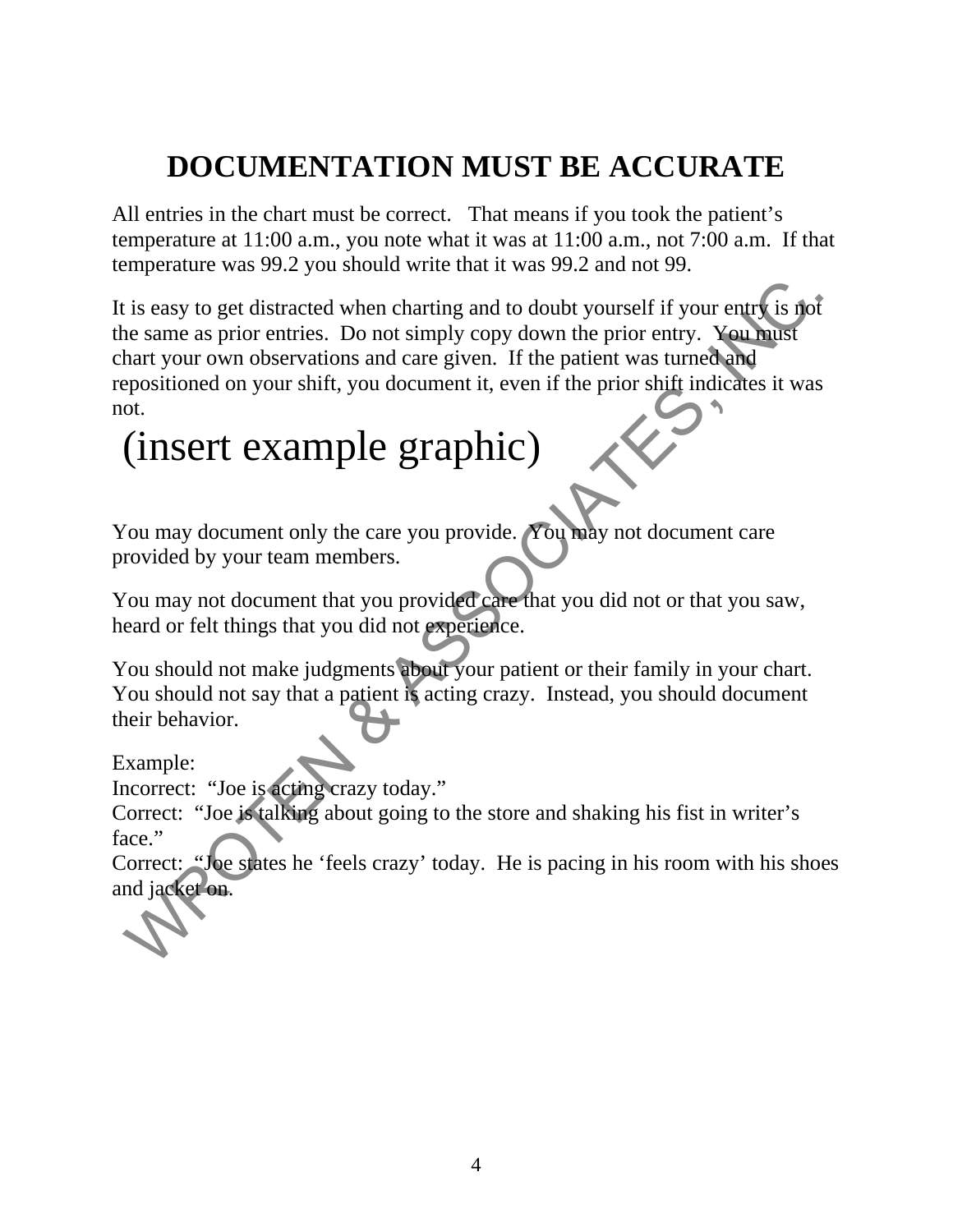## **DOCUMENTATION MUST BE TIMELY**

Documentation must be done on time. You must document as soon as possible after you have provided care or observed something that needs to be in the patient's record.

Medical records are an important communication tool for care providers. If important information is not in the medical record, it is not available to others who need it.

It is easy to get busy and forget to do your charting. Your memory about the care provided will never be as good as when you provided it. Do you remember what you had for breakfast last week on Wednesday or how many traffic lights were red on your way home from work? You perform many tasks throughout each and every day and it is not possible to remember them all. Do not put your charting off. It must be done timely.

Some documentation is designed to capture the care provided during an entire shift. It is important that the entries you make are accurate for that shift and that you make those entries at the end of that shift.

You may never chart care that you intend to perform in the future. That practice is unacceptable and against the law.

**MPONE**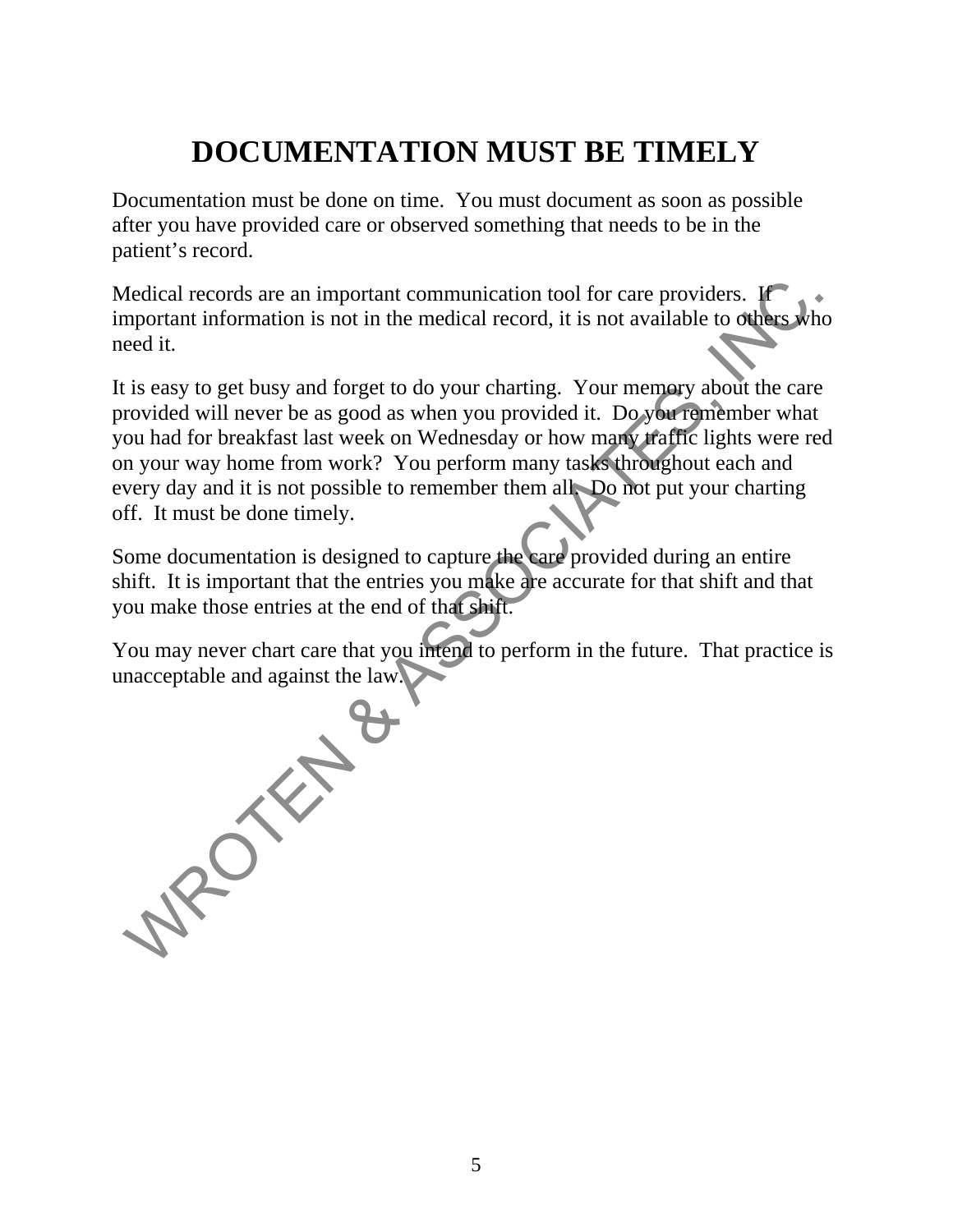## **DOCUMENTATION TIPS**

- 1. Chart in the **RIGHT** chart.
- 2. Write neatly and **LEGIBLY** with blue or black ink.
- 3. Provide **ALL** significant details.
- 4. Chart **ALL** changes of conditions and report to the charge nurse.
- 5. If checking boxes on a form, make certain they are **ACCURATE**.
- 6. Sign and date **EVERY** entry.
- 7. Use only **AUTHORIZED** abbreviations.
- 8. Make certain patient's name is on **EVERY** page.
- 9. Correct an error by drawing a single line through the error and chart your initials (No erasing, blacking out or white out.) Provide **ALL** significant details.<br>
Chart **ALL** changes of conditions and report to the charge nurse.<br>
If checking boxes on a form, make certain they are **ACCURATE**.<br>
Sign and date **EVERY** entry.<br>
Use only **AUTHORIZED** abb
- 10. Do **NOT** document "Incident Report Completed".
- 11. **AVOID** tattling and finger pointing.

## **SAMPLES OF INACCURATE DOCUMENTATION**

**The following are true examples of charting errors noted in CNA flow sheets:** 

- Patient ambulating (is comatose).

- Patient incontinent (Foley catheter in place).
	- Patient showered (is at hospital).
	- Patient is turned and repositioned (patient expired).
	- Heels floated (patient had amputation).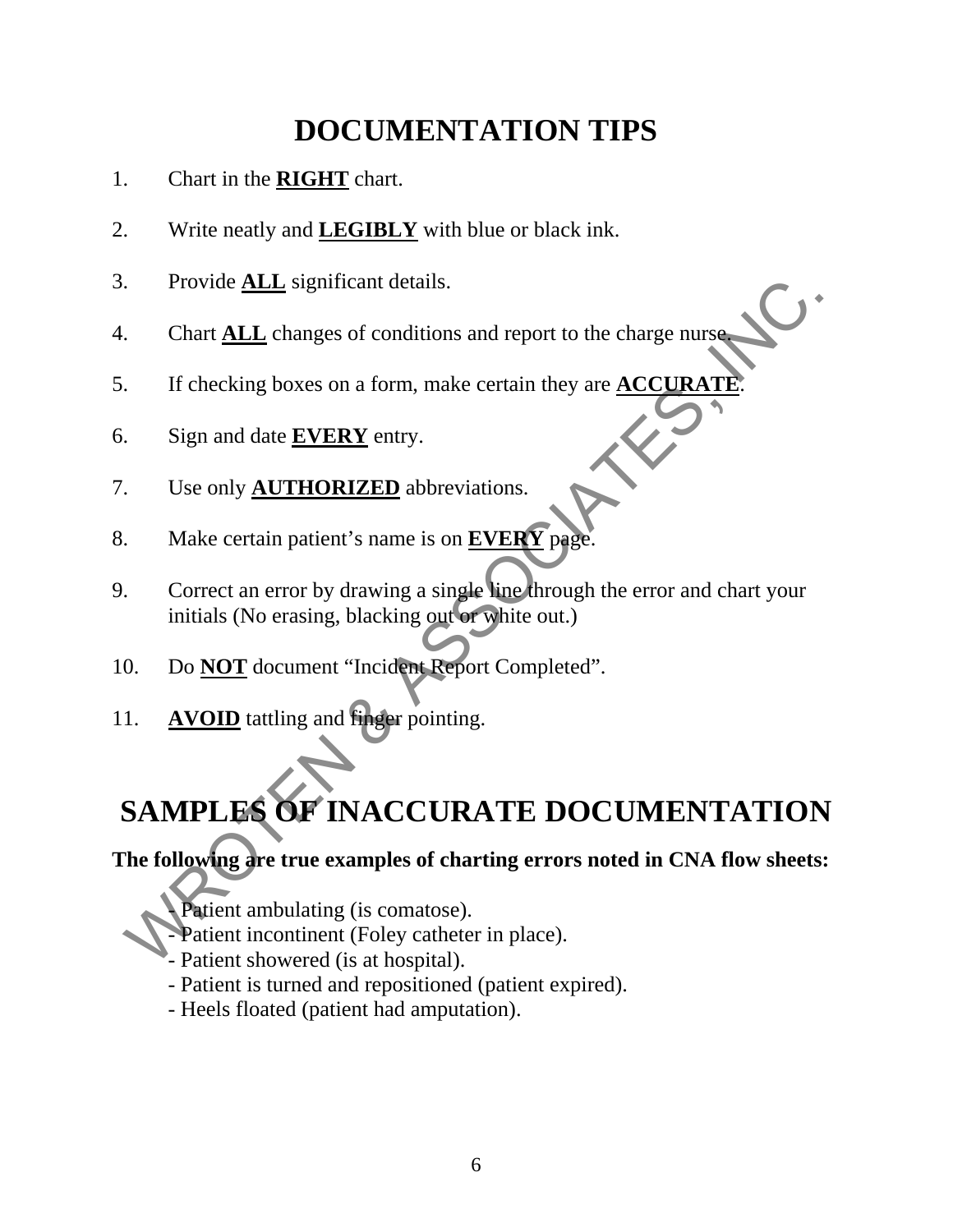## **WHEN COMPLETING FORMS, NOTES AND OTHER RECORDS**

Record your full name, credentials and job title in the appropriate section on forms. Your signature must be in cursive. Take the time to sign your name legibly.

## **More Charting Tips**

Document the resident's refusals for interventions including treatment, medication, therapy, splinting, eating, toileting, repositioning, etc. Report refusals to the charge nurse.

#### **Chart as soon as possible after giving care.**

Include important information remembered later as a "late entry", noting the date and time of the late entry.

If information on a pre-printed form does not apply to your client, write NA for "not applicable" rather than leaving it blank.

**NEVER** chart ahead of time.

DO NOT record staffing problems or conflicts.

**NEVER** chart care that was not done.

Fill in the lines or spaces. Do not leave extra lines without drawing a single line to prevent charting by someone else.

**NEVER** alter a resident's record. Do not squeeze information in at a later date. Do a proper "late entry." Do note date an entry so it appears it was written at an earlier time. Do not add inaccurate information. Do not re-write records or destroy records. Solution the resident's refusals for interventions including treatment, medication<br>
More Charting Tips<br>
Mocument the resident's refusals for interventions including treatment, medication<br>
tharge nurse.<br>
Thart as soon as po

DO NOT use shorthand or abbreviations that are not approved.

DO NOT chart what someone else said, heard, felt or smelled unless the information is critical and then, use quotations and give credit to the individual who experienced it.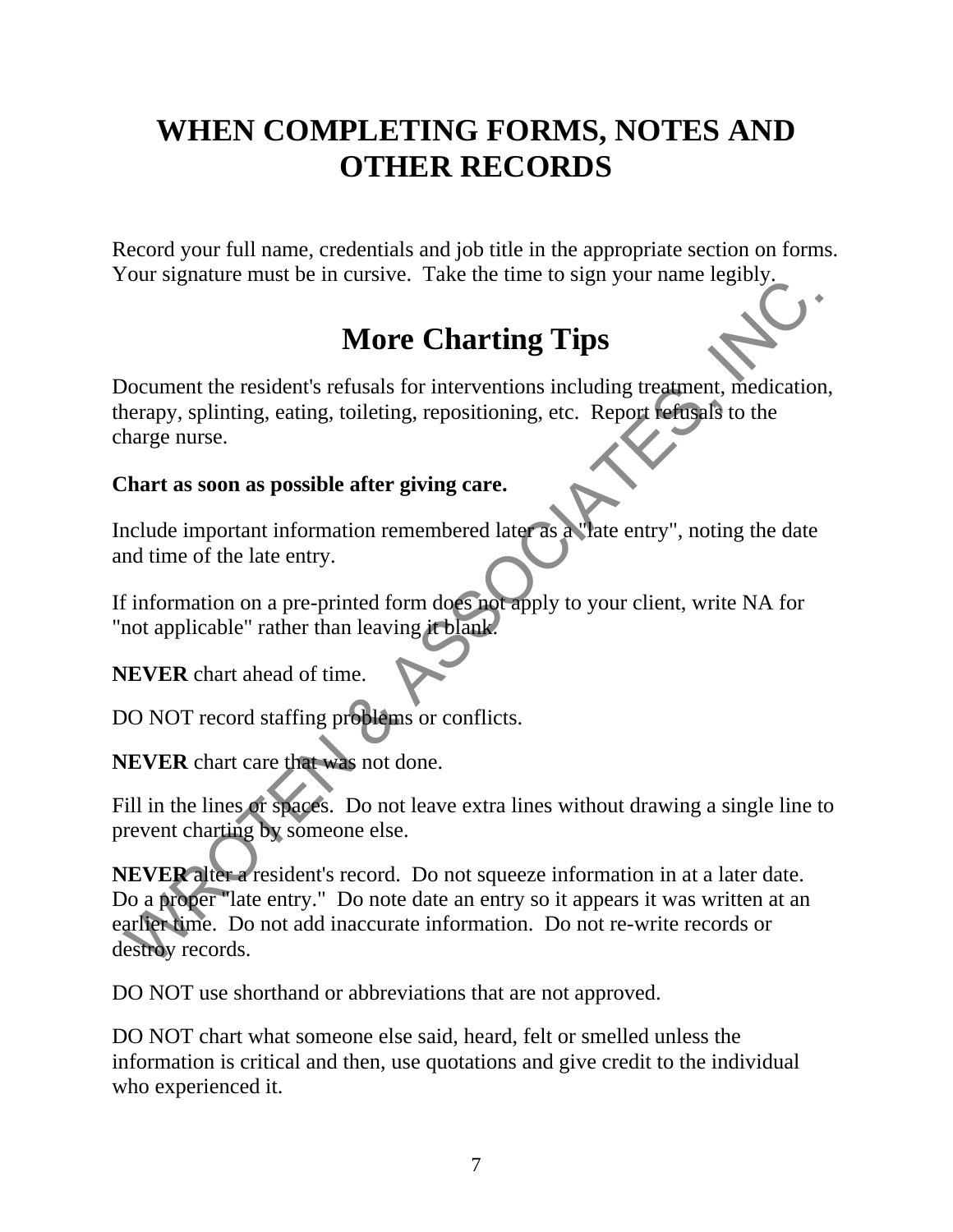#### DO NOT CHART OPINIONS or SPECULATION.

DO NOT use language that suggests a negative attitude towards the resident, family or another health care worker.

DO NOT write in the margins.

DO NOT chart words associated with errors like "accidentally", unintentionally", "miscalculated," "by mistake".

DO NOT put other resident's name in the charting of this resident. Use initials or room and bed number. NO NOT chart words associated with errors like "accidentally", unintentionally",<br>miscalculated," "by mistake".<br>
ON NOT put other resident's name in the charting of this resident. Uncommitals or<br>
om and bed number.

8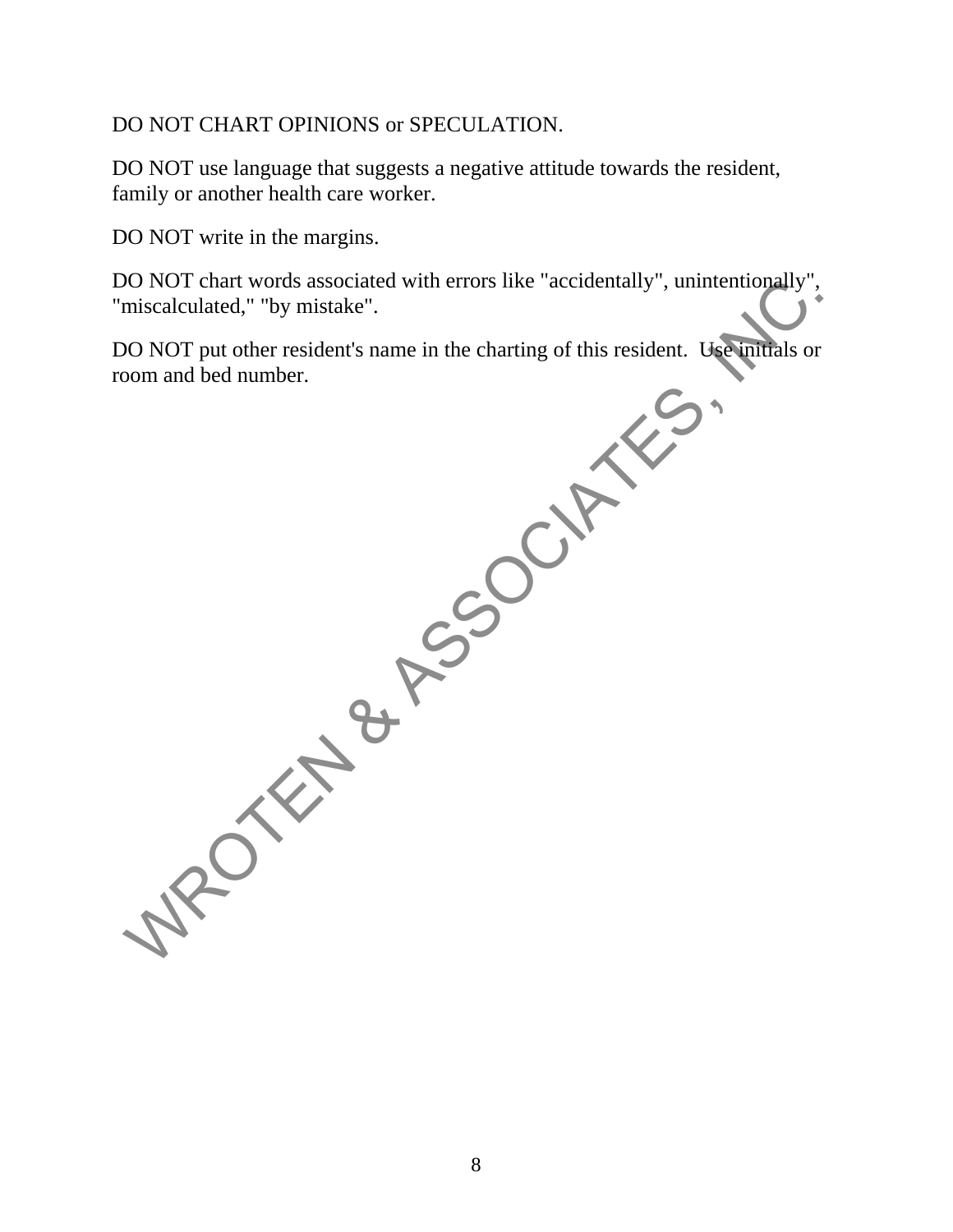## **Post Test**

#### *Question 1*

All of the following **basic** information should be included in chart entries *except*:

A. the date

B. the time

C. your name and title

D. the patient's admission date

*Question 2*  Which of the follow is a false statement?

- A. You should document that an incident or accident report was completed
- B. Do not use "white out" or erase if you make a mistake
- C. Reasons care was not given should be documented
- D. Document ahead of time is not allowed.

#### *Question 3*

If you fail to char in the box on the flow sheet next to the word "Breakfast" then it may be presumed that: Solution and the pair of the follow is a false statement?<br>
Which of the follow is a false statement?<br>
Which of the follow is a false statement?<br>
1. You should document that an incident or accelerated proport was completed<br>

A. The resident was not given breakfast.

- B. The resdient only ate 50% of his breakfast
- C. The resident received breakfast but ate nothing.
- D. The resident refused breakfast.